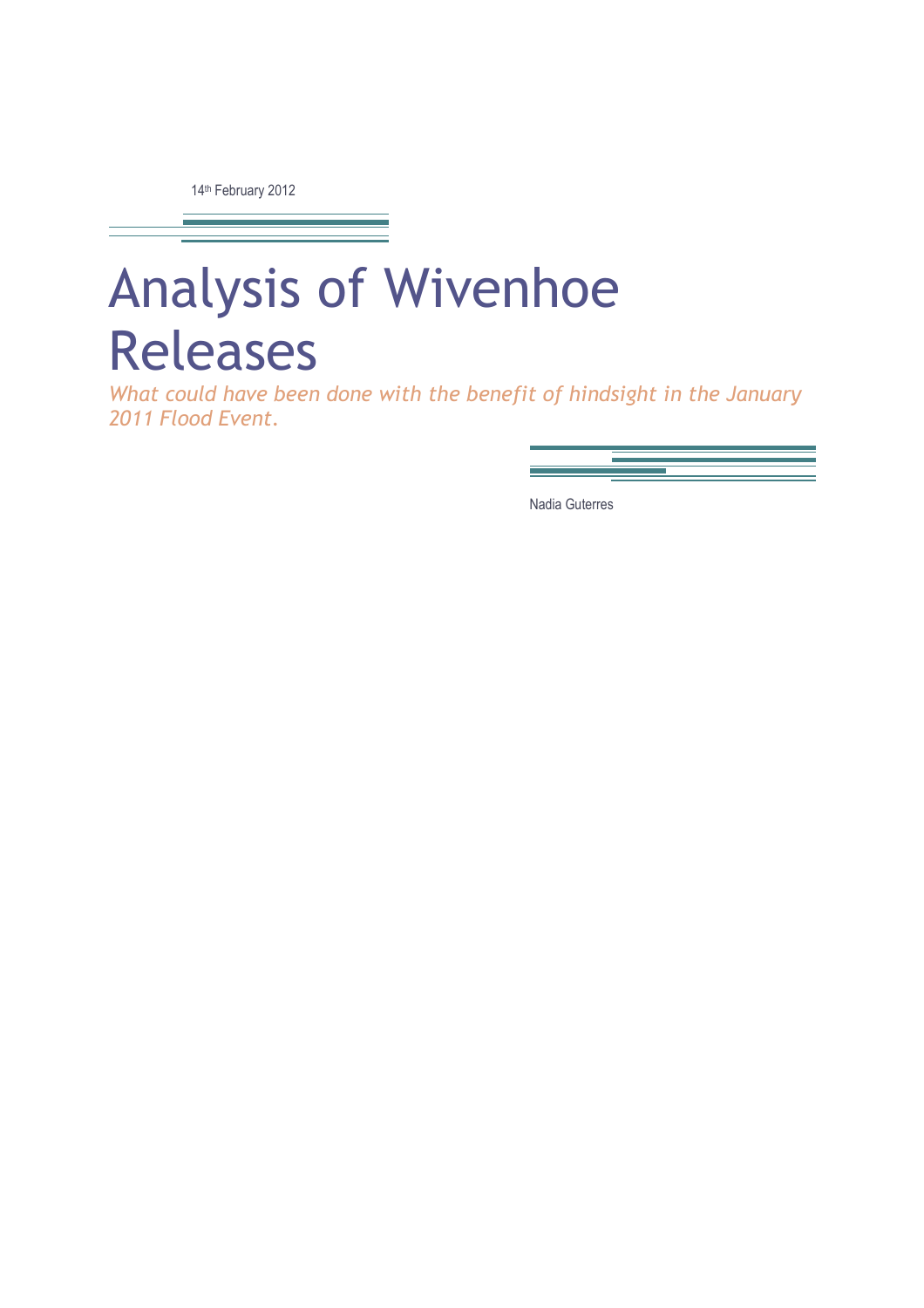# Analysis of Wivenhoe Releases

This report is an analysis of the operation of the Wivenhoe and Somerset Dams during the January 2011 flood event, to determine whether a better outcome could have been achieved.

A separate analysis has also been conducted to determine what the level of flooding would have been if the second peak inflow had been equal to that predicted by BoM.

# Release Scenarios Modelled

Several scenarios have been modelled, these include:

- Actual Releases modelling of the reported releases from Wivenhoe for model verification purposes
- Run 1 discharging the maximum allowable flows (as specified by the Operations Manual for Wivenhoe) based on the recorded flow at Moggill Gauge (excluding Wivenhoe releases) in 24 hours time. The maximum allowable flow at Moggill Gauge was assumed to be 4000m<sup>3</sup>/s.
- Run 2 as per Run 1 but with smoother transitions in release amounts and an allowing for the flow at Moggill Gauge to be greater than 4000m<sup>3</sup>/s if it was not possible to maintain this level.
- Run 3 discharging the maximum allowable amount (i.e. 1900m<sup>3</sup>/s under W1 and 4000m<sup>3</sup>/s under W3) without consideration of the total flow at Moggill Gauge.

For Run 1 and Run 2 it was assumed that the dam operators would have perfect knowledge of what the flow at Moggill Gauge would be in 24 hours. A 24 hour time period was chosen as this is roughly the time that it takes for releases from Wivenhoe to reach the Moggill Gauge. Moggill Gauge is located near the confluence of the Brisbane and Bremer Rivers, and is also downstream of the Lockyer Creek catchment. In reality it would be extremely difficult for dam operators to know exactly what the flow would be at this point in 24 hours time as it would be dependent on accurate rainfall predictions and hydrologic models as well as having reliable rating curves available at critical locations in the catchment.

The main purpose of Run 1 was to determine whether it would have been possible to maintain flows at Moggill at less than 4000m<sup>3</sup> /s, which is considered the point at which damage to urban areas occurs. For Run 1, once the critical level of 74.0 for W4 was reached in the dam the outflows were increased to an amount sufficient to avoid activation of the fuse plugs. In reality there would have been a more gradual increase to the flows (as modelled for Run 2) prior to W4 being activated, as it would not have been possible to limit the flow at Moggill to 4000m<sup>3</sup> /s.

Run 2 would provide the best representation of the optimal operation of the Wivenhoe Dam as constrained by the release guidelines in the Operations Manual. However, it should be noted that this scenario uses the benefit of hindsight. Based on the information that the dam engineers had during the event, different release rates would be expected.

Run 3 assumes that the dam releases were the maximum amount as specified by each operating strategy, e.g. releasing 1900m<sup>3</sup>/s when in W1 and 4000m<sup>3</sup>/s when in W3. It should be noted that this scenario would not comply with the Operations Manual as it doesn't take into account the total flow at Moggill Gauge and Lowood. In most flood events it is likely that this release strategy would exacerbate flooding downstream.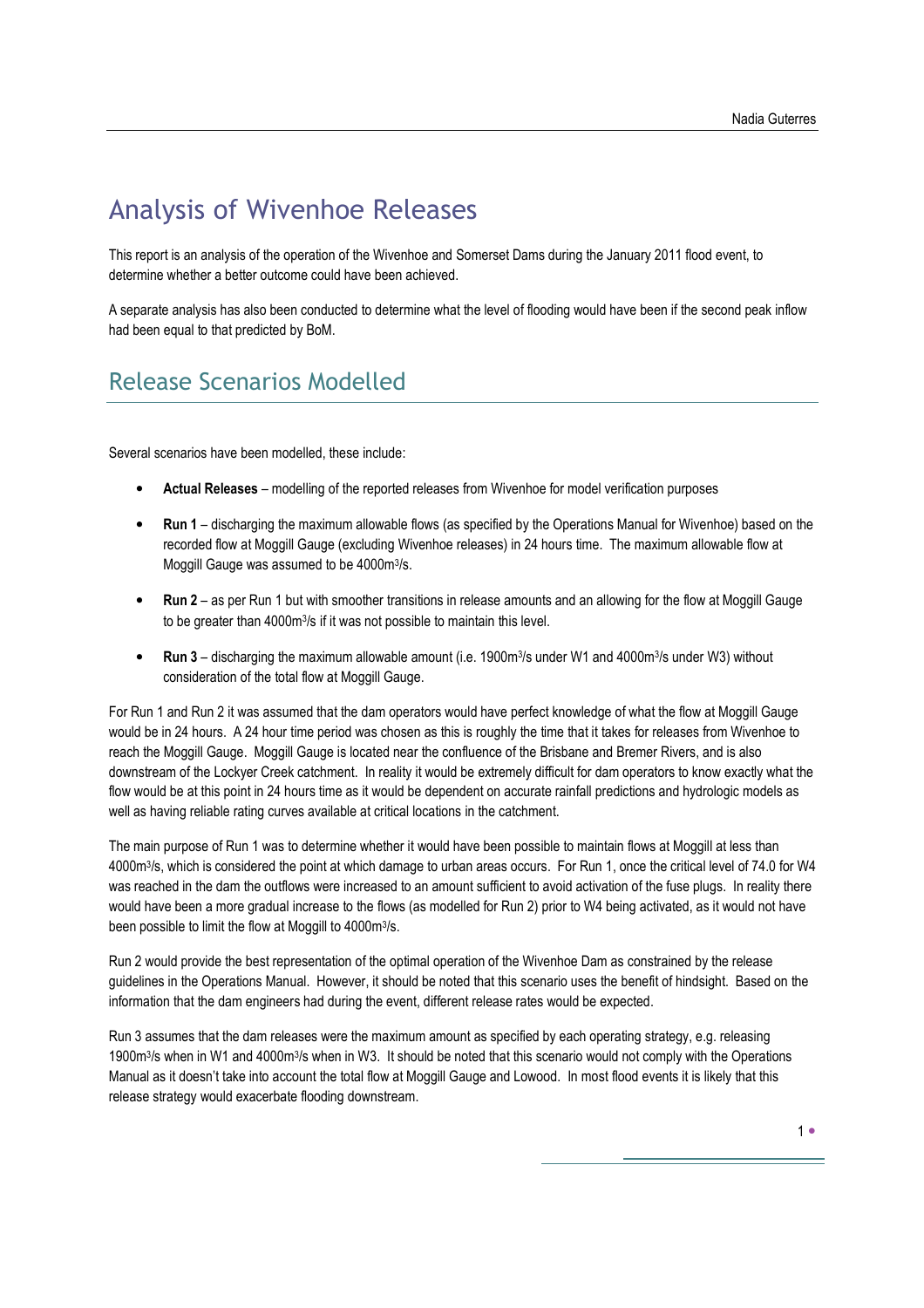# Summary of Data

# Flow at Moggill Gauge

The flow at Moggill Gauge from the Bremer, Lockyer and Lower Brisbane catchments was calculated by subtracting the reported release from Wivenhoe Dam from 24 hours previous. The rating curve at Moggill Gauge has recently been updated by SKM (refer Figure 5.4 of Joint Calibration of a Hydrologic and Hydrodynamic Model of the Lower Brisbane River, 24 June 2011) based on information attained during the January 2011 event. The original rating curve underestimated the flows at this point. The levels recorded at Moggill Gauge were taken from Figure 6.5.12 of the SEQWater report prepared in March 2011. The rating curve adopted for the analysis is shown in Table 1 below.

| Level (mAHD) | Flow $(m^3/s)$ |
|--------------|----------------|
| 1.5          | 800            |
| 2.0          | 1200           |
| 2.5          | 1400           |
| 3.0          | 1600           |
| 3.5          | 1850           |
| 4.0          | 2060           |
| 4.5          | 2250           |
| 5.5          | 2625           |
| 6.5          | 3000           |
| 7.5          | 3500           |
| 8.5          | 4000           |
| 12.0         | 5900           |
| 14.0         | 7100           |
| 14.5         | 7420           |
| 15.5         | 8350           |
| 16.5         | 9230           |
| 17.0         | 9760           |
| 17.5         | 10400          |
| 17.7         | 10500          |

#### Table 1 Moggill Gauge Rating Curve

The flow at Moggill Gauge is critical to the operation of Wivenhoe Dam as it controls how much is allowed to be released during the W2 and W3 operating strategies. During the W1 operating strategy, the peak flow at Lowood in the main constraint. As there was insufficient data available to determine what this was, the flow at Moggill Gauge was used in its place. The SEQWater March 2011 report indicates that there were relatively minor differences in the peak flows at these two locations when W1 would have been in place.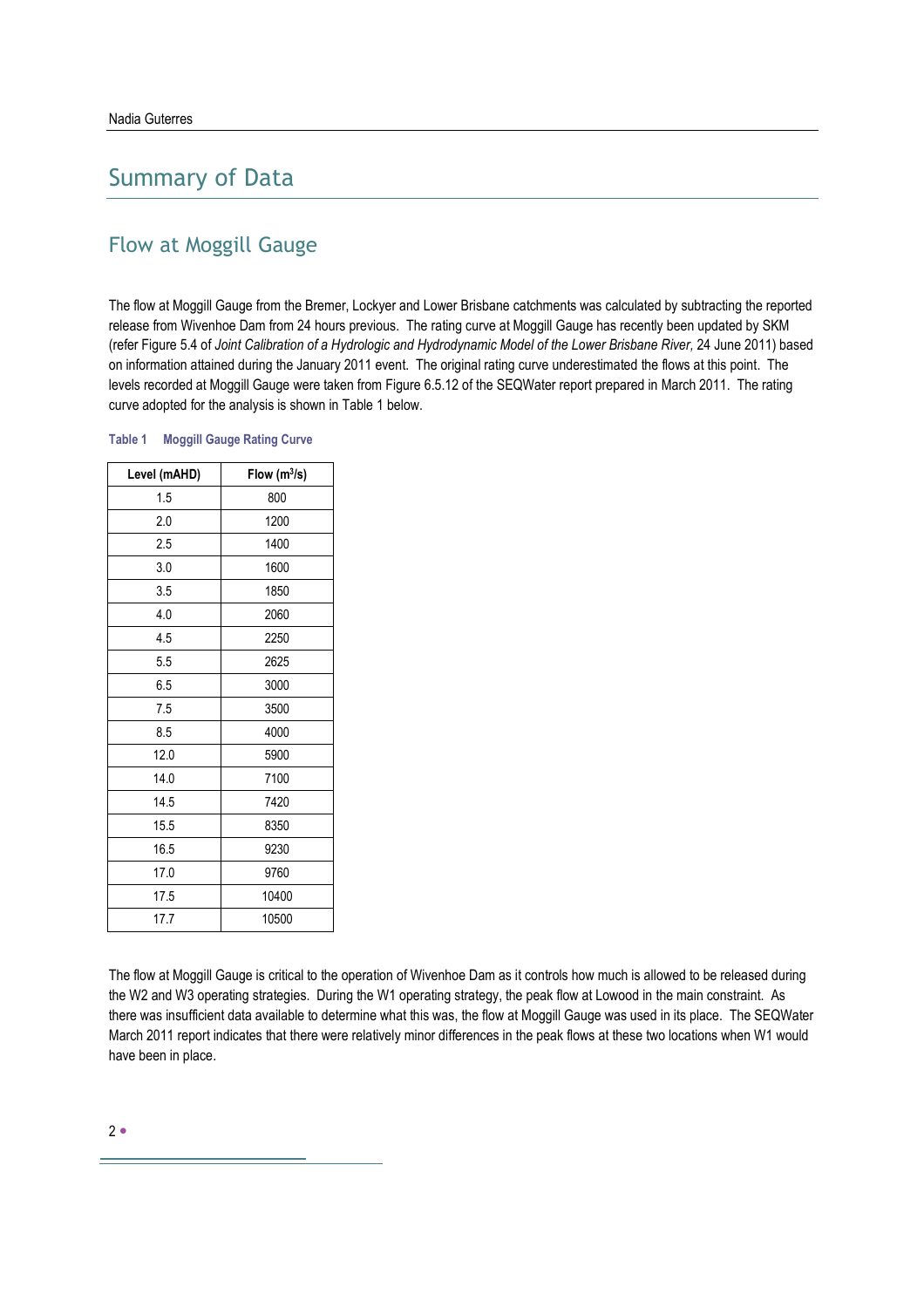## Port Office Gauge

The resultant water levels at Brisbane Port Office were determined using the updated rating curve produced by WMA Water (refer Figure 8, Flood Frequency Analysis, September 2011). This curve predicts slightly higher water levels for the 2011 event than what was recorded.

Between Moggill Gauge and Brisbane Port Office there was a reduction in peak flow of around 10 percent reportedly due to the attenuation provided at the confluence of the Brisbane and Bremer Rivers. Therefore the peak flows calculated at Moggill were reduced by the same percentage to determine the peak flow at Brisbane Port Office, which was then used to calculate the peak water level.

### Rainfall Predictions

The rainfall predictions for the Wivenhoe Dam catchment would have been used by the operators of the dam to help determine the appropriate release rates based on what inflows were likely to occur. Due to the historical inaccuracy of these predictions they are not solely relied upon to dictate the operation of the dam. In this analysis, as the actual flows at Moggill are known, it is the equivalent of having perfectly accurate rainfall predictions available. The 24 hour rainfall predictions provided to SEQWater on a twice daily basis are shown in the following image.



Image 1 Predicted and Recorded Rainfall (EA Presentation by Terry Malone, November 2011)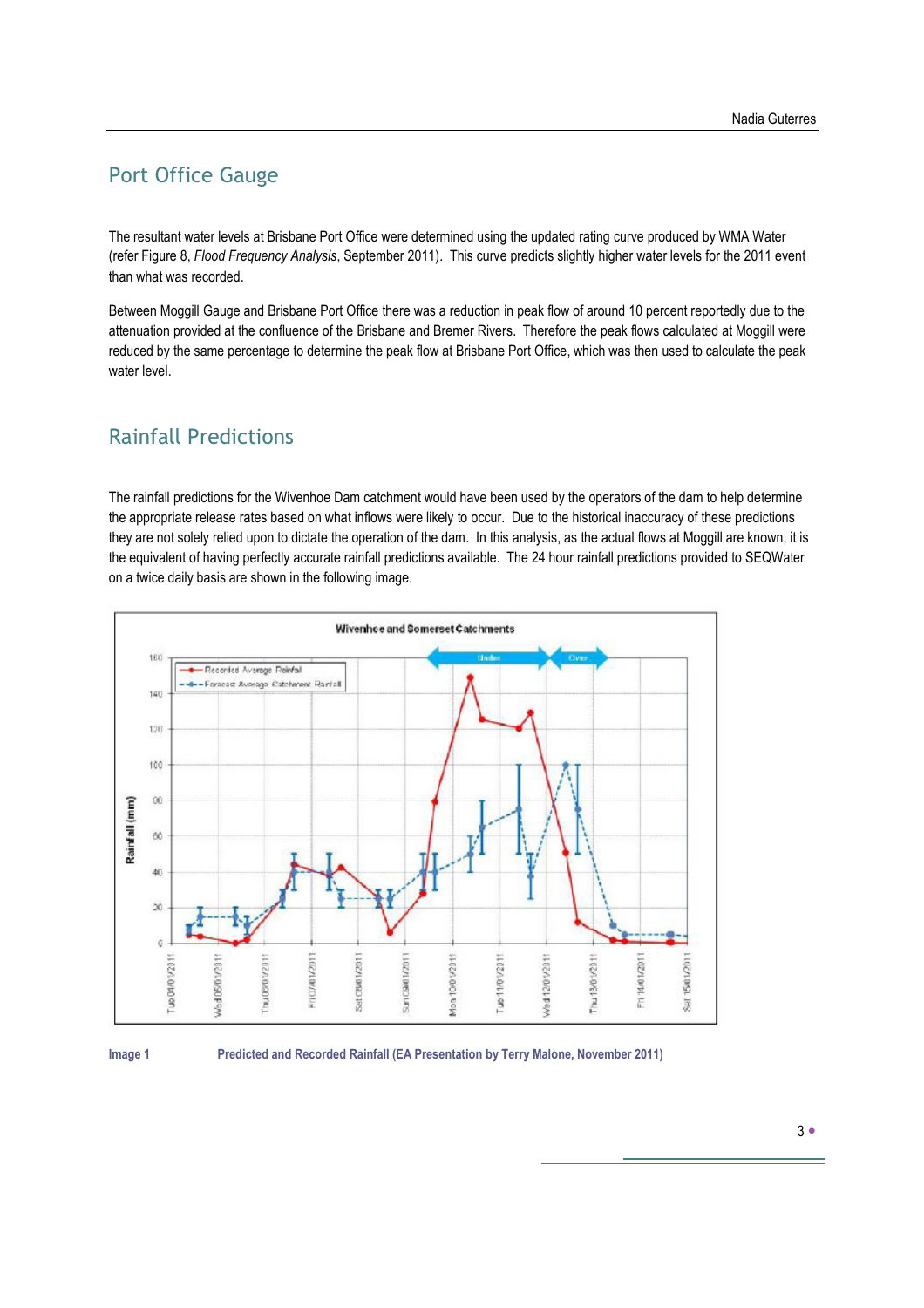#### Nadia Guterres

As evidenced by Image 1, at the start of the flood event the rainfall estimates matched fairly well to what was recorded. However, from late on the 9<sup>th</sup> until late on the 11<sup>th</sup> the rainfall estimates were significantly underestimated. From the 12<sup>th</sup> onwards the rainfall estimates were then overestimated. Based on this data it can be assumed that the operators of the dam were not expecting the amount of inflow into the dam that actually occurred. At the moment of the peak release from the dam, late on the 11<sup>th</sup>, the future rainfall that was to occur was predicted to be higher than all previous predictions.

### Dam Operation

For the analysis it was assumed that the following rules were adhered to (with the exception of Run 3):

- Water Level < 67.5, maximum allowable flow 110 m<sup>3</sup>/s at Lowood/Moggill
- Water Level < 67.75, maximum allowable flow 380 m<sup>3</sup>/s at Lowood/Moggill
- Water Level < 68.0, maximum allowable flow 500 m<sup>3</sup>/s at Lowood/Moggill
- Water Level < 68.5, maximum allowable flow 1900 m<sup>3</sup>/s at Lowood/Moggill
- Water Level < 74.0, maximum allowable flow 4000 m<sup>3</sup>/s at Moggill (it was assumed that the transition was directly from W1 to W3) unless it is not feasible to maintain the flow at Moggill at level. The maximum release allowed from Wivenhoe Dam is 4000 m<sup>3</sup> /s
- Once 74.0 is reached the outflows are increased to a level sufficient to prevent the fuse plugs being activated and then reduced to equal the inflows into the dam.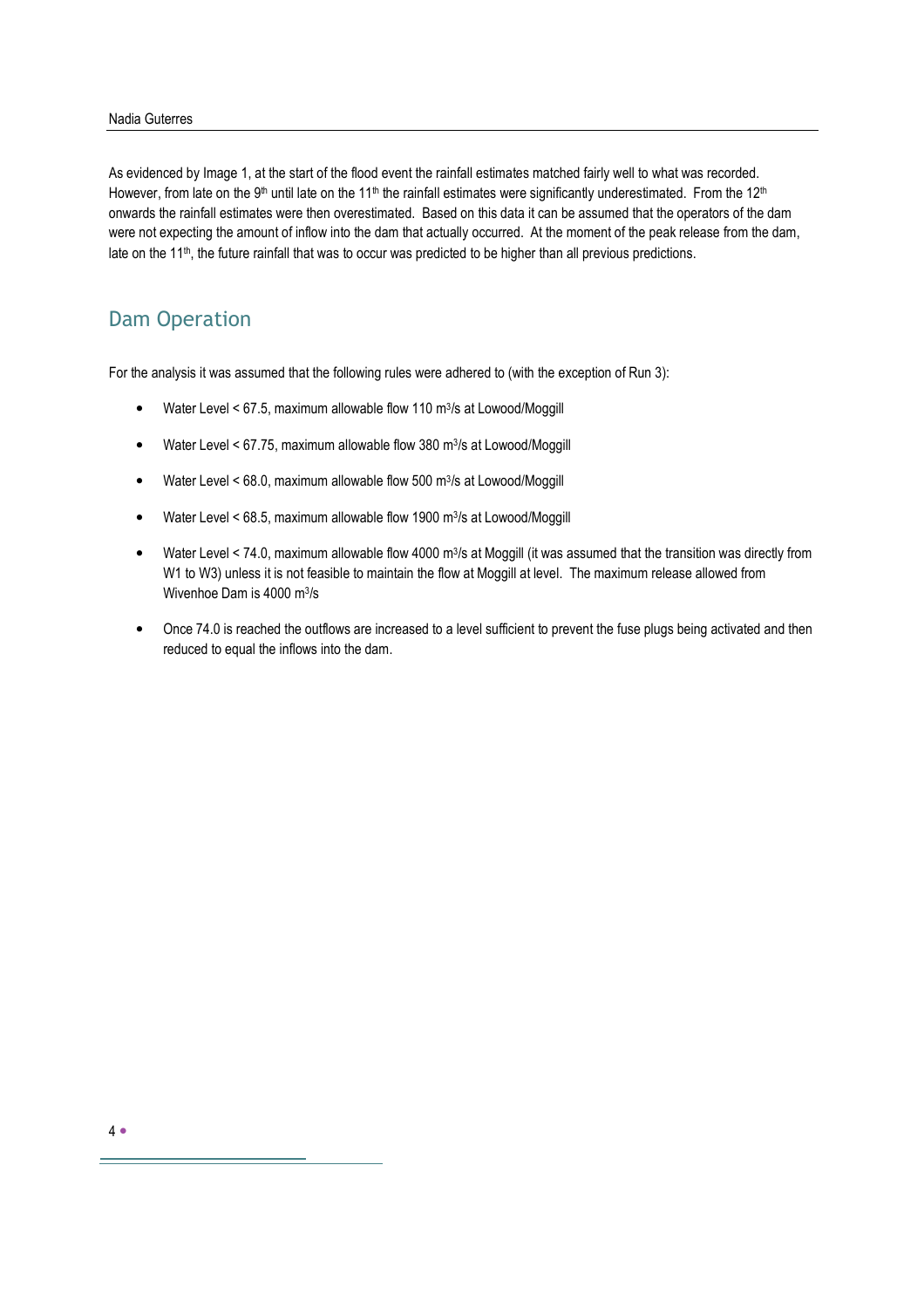# Results

## Releases from Wivenhoe Dam

The releases from Wivenhoe Dam for each scenario are shown Graph 1. The inflows into the dam are also presented in this graph.



#### Graph 1 Inflows and Outflows from Wivenhoe Dam

The actual releases match fairly well with Runs 1 and 2 between the period from the 7<sup>th</sup> to the afternoon of the 9<sup>th</sup> of January, indicating that they were complying well with the optimum releases allowed from the dam. Although Run 3 shows higher releases during this period, this would not have been in compliance with the Operating Manual. The inflows into the dam were relatively low during this period. It is considered that increasing releases to levels higher than the inflow would not have been a viable strategy at this stage, as this could have resulted in an unnecessary exacerbation of downstream flooding.

On the start of 10<sup>th</sup> of January the releases were less than would have been optimal. It is considered that the reason for this could have been because the dam operators were also considering lower priority targets. Based on predicted rainfall available at this time it is likely that this strategy could have been maintained. Around midday on the 10<sup>th</sup>, the optimal release amounts had again been reached. Around midnight on the  $10<sup>th</sup>$  the releases were less than optimal. It is considered that the reason for this would have been that they were attempting not to coincide with the peaks from Bremer and Lockyer catchments (as was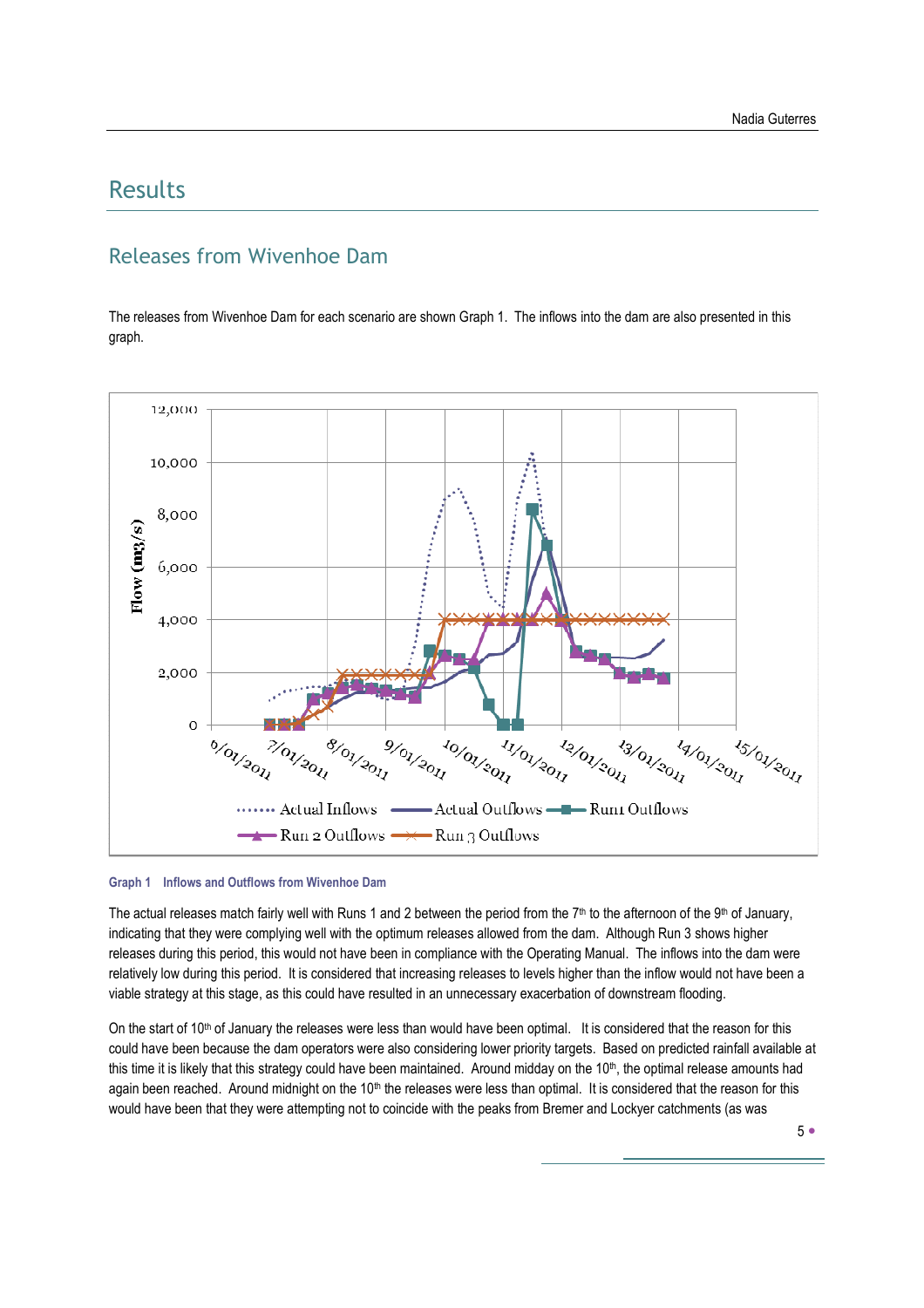#### Nadia Guterres

required by the dramatic reduction in releases evidenced by Run1) in order to minimise the peak flows at Moggill. As the predicted rainfall was less than recorded at this point, it is also likely that there was thought to be sufficient volume available within the dam to continue with this strategy.

By mid-morning on the 11<sup>th</sup> the releases were again at optimal levels prior to W4 being implemented.

The peak releases (averaged over a 6 hour period) from each of these scenarios is:

- Actual  $-7,120 \text{ m}^3\text{/s}$
- Run  $1 8,200$  m<sup>3</sup>/s
- Run  $2 5,000$  m<sup>3</sup>/s
- Run  $4 4,000$  m<sup>3</sup>/s

Based on the actual releases it would have been possible to reduce the peak amount released by around 500 m<sup>3</sup>/s and still avoid activating the fuse plugs. However, it should be noted that at the time of this peak release that intense rainfall was predicted to occur, which did not eventuate. Given this, the peak amount release is considered to be reasonable.

Without the second peak in inflows the release strategy adopted would have resulted in a better outcome downstream than all the modelled scenarios, as it is likely than W4 would still have been activated in Run 1.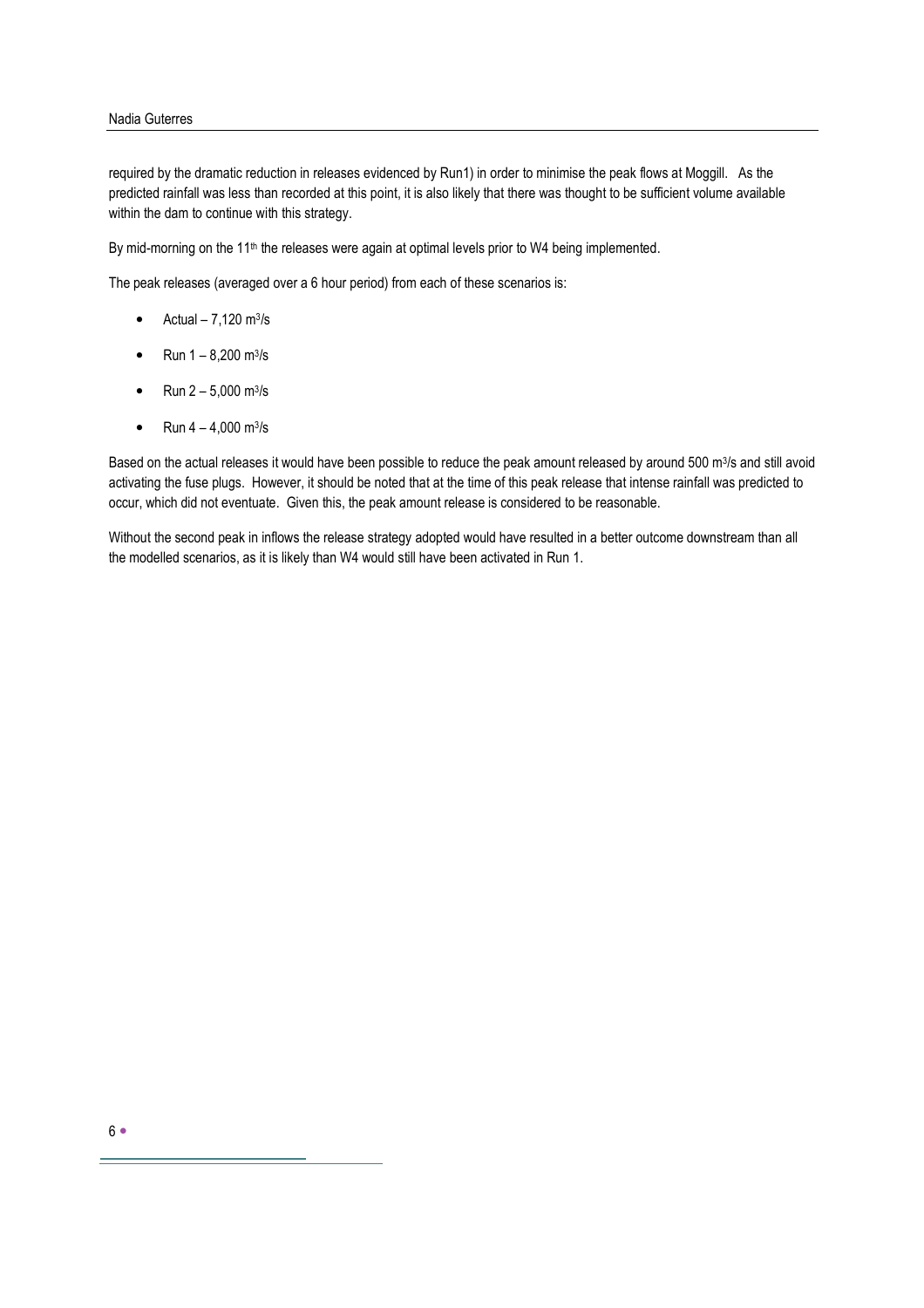## Water Levels at Wivenhoe Dam



The graph below shows the peak water level reached at Wivenhoe Dam for each of the scenarios modelled.

Graph 2 Peak Water Levels in Wivenhoe Dam

For Runs 1 and 2 the critical level of 74.0 mAHD, when W4 is implemented is reached. Run 3 is the only scenario that does not have to implement W4. However, it should be noted that Run 3 would not have been in compliance with the Operating Manual.

The peak levels reached in Wivenhoe Dam are:

- Actual 74.95 mAHD
- Run 1 75.66 mAHD
- Run  $2 74.42$  mAHD
- Run 3 73.60 mAHD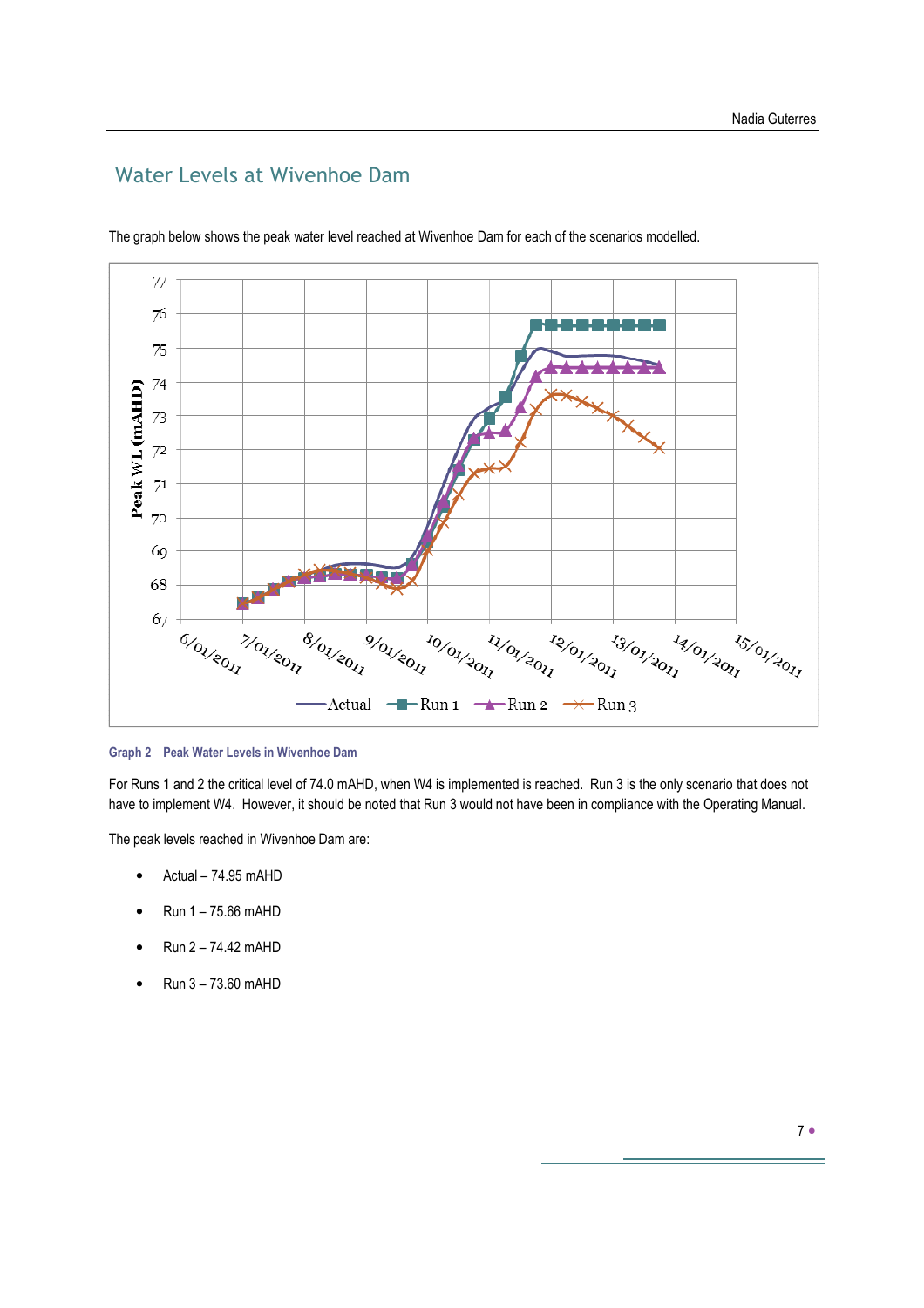### Resultant Flows at Moggill

The resultant peak flows at Moggill are shown in Graph 3. The flow at Moggill assuming no releases from Wivenhoe Dam is also presented, to provide an indication of the total flow from the Bremer, Lockyer and Upper Brisbane catchments alone.



#### Graph 3 Flows at Moggill Gauge

As shown in Graph 3 it is not possible in any of the scenarios modelled to ensure that major flooding will not occur. The minimum flow at which urban damage occurs is 4000m<sup>3</sup>/s at Moggill. Even without any flows from Wivenhoe Dam the maximum flow at Moggill is 5,177 m<sup>3</sup>/s. The peak flows at Moggill (averaged over a 6 hour period) for each of the scenarios are:

- Actual  $10,500$  m<sup>3</sup>/s
- Run  $1 13,105$  m<sup>3</sup>/s
- Run  $2 9,177$  m<sup>3</sup>/s
- Run  $3 9,177$  m<sup>3</sup>/s

For Runs 2 and 3, although the peak release from Wivenhoe Dam is significantly lower, the earlier release would have coincided with the natural peak at Moggill. The earlier release from Run 1 also coincides with the natural peak at Moggill, so even though the peak release was only 1,080 m3/s higher than the actual release, the total peak flow at Moggill is 2,605 m3/s higher. The actual peak in releases was able to coincide with the timing of the dip at Moggill between the two peaks.

8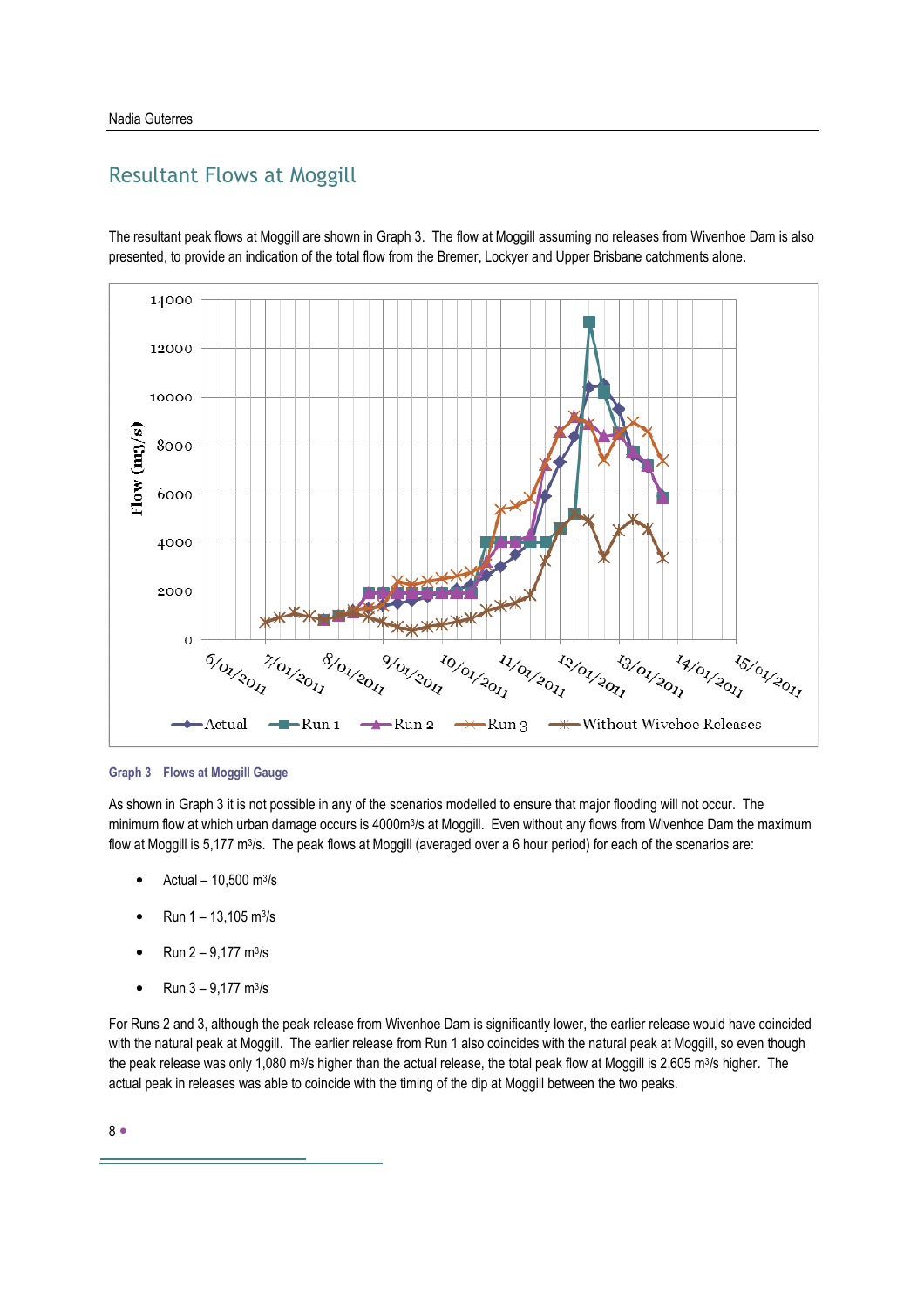For the Run 3 scenario the 4000 m<sup>3</sup>/s flow at Moggill is exceeded around 15 hours prior to the actual case. The 1900 m<sup>3</sup>/s limit at which local bridges become untrafficable is also reached 30 hours prior to the actual case. The rate of increase in peak flows is more rapid for all run scenarios. It should be considered what impact this would have had on emergency evacuation measures. If there was less time to implement sufficient warnings it would have been more likely that people would have taken unnecessary risks crossing flooded roads, and there would have been less time to evacuate those most at risk, and people would have been more likely to be caught in isolated locations. It is considered that there are greater risks regarding loss of life for each of the run scenarios when compared to the actual case.

# Peak Water Levels at Port Office

The resultant peak water levels at Port Office were then determined. As discussed previously, due to attenuation around Moggill the peak flows at Port Office are around 10% less than those at Moggill. The resultant peak water levels for each of the run scenarios, based on the updated rating curve provided by MWA Water are:

- Actual 4.60 mAHD
- Run 1 6.06 mAHD
- Run 2 4.00 mAHD
- Run 3 4.00 mAHD

The level of major flooding at Port Office is 3.5 mAHD. This demonstrates that even with the benefit of hindsight that the releases required would have resulted in a major flood event occurring. Although the flood levels could have been reduced by around 600 mm at Port Office it would have required the exact knowledge of actual and future flows throughout the catchment. Given that the rainfall predictions available did not provide accurate representation of what fell in the catchment it is considered that it would not have been possible to operate at the optimum strategy throughout the course of the event. Based on the information that the dam operators had available at the time of the event it is considered that they achieved close to an optimal result and followed the requirements of the Operations Manual.

If the peak release had been reduced by 500 m<sup>3</sup>/s (which is the amount that would have avoided activation of the fuse plug), then the peak water level at Port Office would only have been around 220 mm lower.

# Reduction in Second Peak

During the flood event there were two peaks in the inflows into the dam, both significantly greater than was estimated by BoM. An analysis was conducted to determine the expected level of flooding if the second peak on the 11<sup>th</sup> of January had only been as large as predicted by BoM. The flows from the other catchments were assumed to be unchanged.

The rainfall predictions from BoM were an average of 57.5mm for the 11<sup>th</sup> of January. An average of 125mm was recorded in the catchment, which was 117% more than the predicted rainfall.

Based on the actual release rates, if the inflow on the 11<sup>th</sup> had only been as high as predicted by BoM then it would have been possible to limit the peak release from Wivenhoe Dam to approximately 3000 m<sup>3</sup>/s and the peak flow at Moggill would have been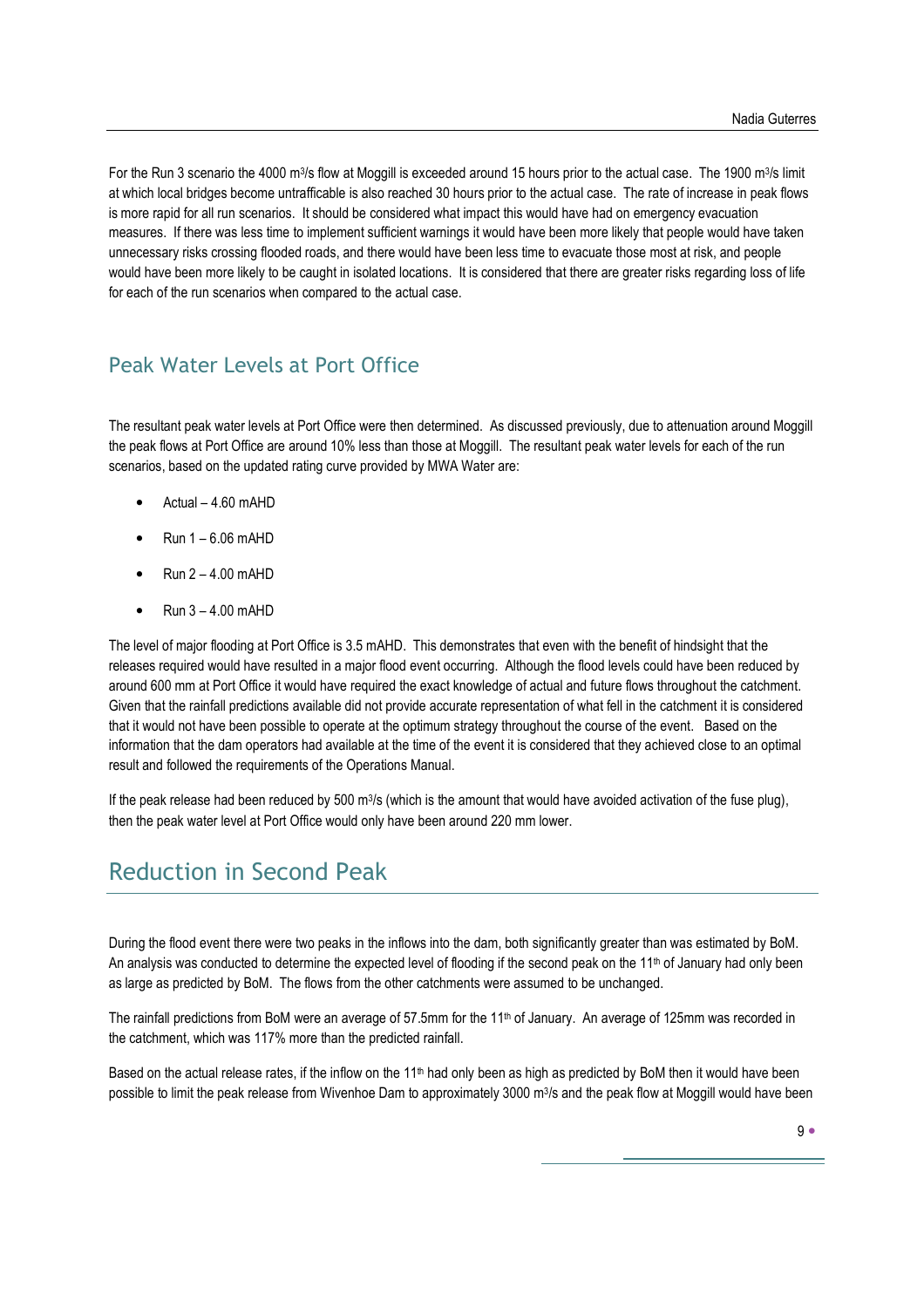#### Nadia Guterres

around 8000 m<sup>3</sup>/s. This would have resulted in a peak water level at Port Office of 3.5 mAHD, which is equal to the major flood level at this point.

If earlier releases of the maximum allowable amount (Run 2 and 3) had been implemented, then this would have coincided with the first peak from Lockyer and Bremer catchments and the peak flow at Moggill would have been 9177m<sup>3</sup> /s. The resultant peak water level at Port Office would have been 4.00 mAHD. If it was assumed that dam releases were reduced from 6am on the 11<sup>th</sup> of January then the peak at Moggill would still have been 8574m<sup>3</sup> /s (3.75 mAHD at Port Office) as the earlier releases would still have coincided with the start of the first peak.

This highlights the fact that releasing the maximum amount early would have been a risky strategy to take as it could have worsened flooding downstream. It would have required the operators to assume future inflows much greater than those predicted by BoM in order to justify their actions. If the rainfall had only been as intense as predicted they would have been in clear breach of the manual. The manual's definition of W3 which clearly states that "the intent of Strategy W3 is to limit the flow in the Brisbane River at Moggill to less than 4000m<sup>3</sup>/s……depending on natural flows from Lockyer and Bremer catchments, it may not be possible to limit the flow to 4000m<sup>3</sup>/s. In these instances the flow at Moggill should be kept as low as possible".

It is only with the benefit of hindsight, with exact future flows known (which were much greater than predicted during the event) that an early peak release strategy could have been warranted, as early releases could also have resulted in an unnecessary worsening of flooding downstream.

# **CONCLUSIONS**

Based on the benefit of hindsight the following conclusions can be made:

- Even with the benefit of hindsight major flooding of Brisbane was unavoidable based on the requirements of the Operations Manual.
- For the majority of the flood event close to optimal releases were being made as required by the Operations Manual.
- The release strategy adopted provided the least risk to human life.
- The peak release did not coincide with the peak from the remainder of the catchment, which reduced the severity of flooding downstream.
- Available rainfall predictions did not accurately predict the rainfall event.
- If the second peak had only been as extreme as predicted by BoM then the releases could have been limited to 3000m<sup>3</sup> /s and the release strategy adopted would have resulted in a flood level of 3.5 mAHD at Port Office. Earlier releases of the maximum release amount (Run 2 and 3) would have resulted in higher total flows downstream and would have worsened flooding by around 250 to 500 mm at Port Office.
- Earlier releases of the peak amount possible would not have been in compliance with the Operations Manual. It would also have been necessary for the operators to assume future inflows would be much greater than those predicted by BoM to justify this course of action.